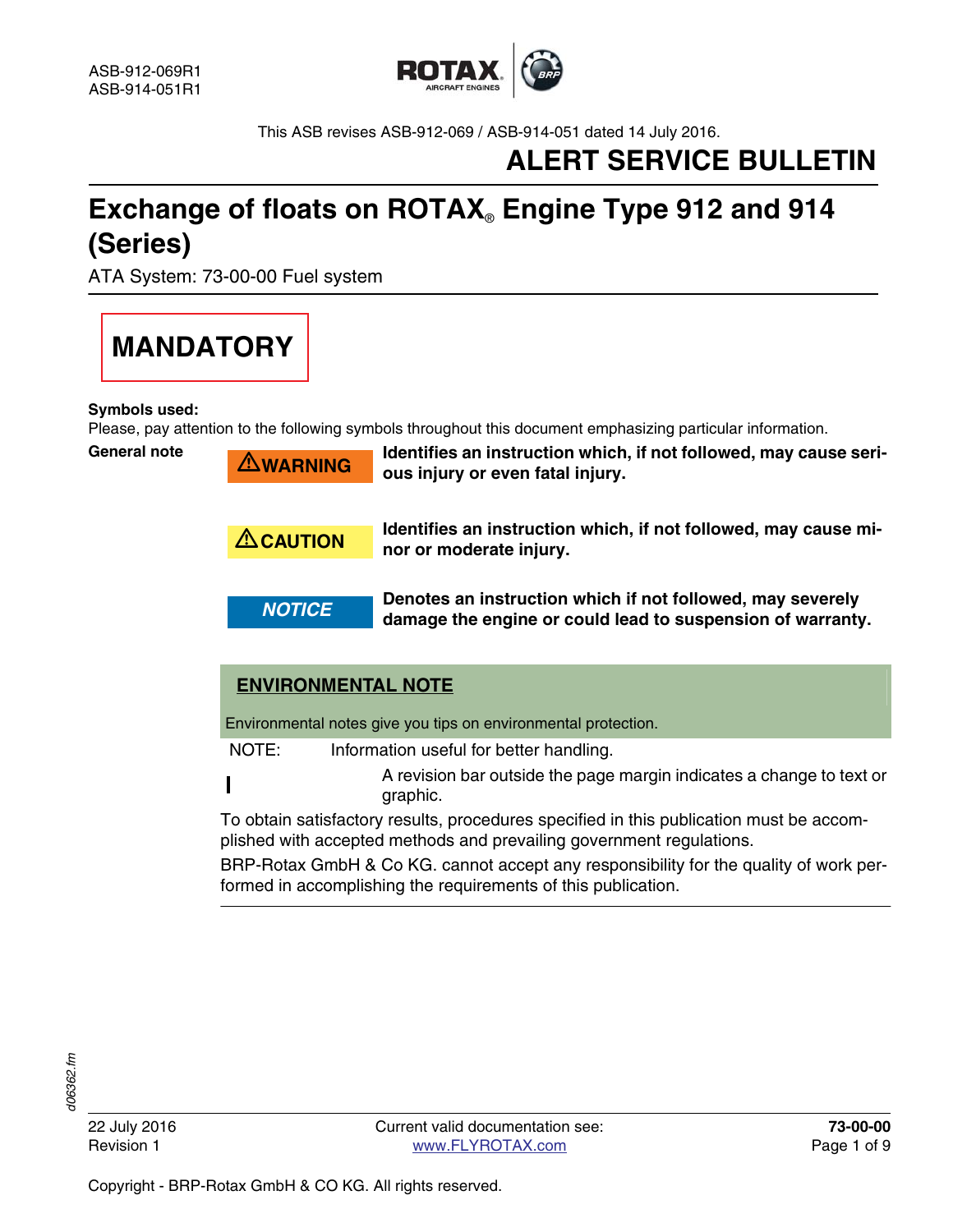# **1) Planning information**

# **1.1) Applicability**

All engines of Series 912 A, 912 F, 912 S and 914 F are affected, if at least one of following criteria applies:

# **Criterion A) Engine Serial number:**

| <b>Engine type</b> | <b>Serial number</b>                             |
|--------------------|--------------------------------------------------|
| 912 F              | from S/N 4 413 066 up to S/N 4 413 067 inclusive |
| 912 S              | S/N 9 563 830 / S/N 9 563 832 / S/N 9 563 833    |
| 914 F              | from S/N 4 421 572 up to S/N 4 421 590 inclusive |

#### **Criterion B) Carburetors:**

The part numbers and serial numbers of the carburetors:

| <b>Carburetors</b> | Cyl. | <b>Serial number</b>                                                                                                                                                                                                                                                                                                                                                                                                                                                                                                                                                                                                                               |
|--------------------|------|----------------------------------------------------------------------------------------------------------------------------------------------------------------------------------------------------------------------------------------------------------------------------------------------------------------------------------------------------------------------------------------------------------------------------------------------------------------------------------------------------------------------------------------------------------------------------------------------------------------------------------------------------|
| 912 A/F            | 1/3  | Part no. 892500 - from S/N 161138 up to S/N 161143 incl. / from S/N<br>161483 up to S/N 161490 incl. / from S/N 161493 up to S/N 161507<br>inclusive / from S/N 161516 up to S/N 161518 incl. / S/N 161526                                                                                                                                                                                                                                                                                                                                                                                                                                         |
|                    | 2/4  | Part no. 892505 - S/N 162193 / S/N 162194 / from S/N 162196 up to<br>S/N 162199 incl. / S/N 162205                                                                                                                                                                                                                                                                                                                                                                                                                                                                                                                                                 |
| 912 S              | 1/3  | Part no. 892530 - from S/N 161528 up to S/N 161531 incl. / S/N<br>161534 / S/N 161535 / S/N 161537 / S/N 161542 / S/N 161558 / S/N<br>161560 / S/N 161567 / S/N 161568 / S/N 161570 / from S/N 161937<br>up to S/N 161939 / from S/N 161941 up to S/N 161951 incl. / from S/N<br>161953 up to S/N 161980 incl. / from S/N 161982 up to 161989 incl. /<br>from S/N 161992 up to S/N 162042 incl. / from S/N 162044 up to S/N<br>162051 incl. / from S/N 162053 up to S/N 162055 incl. / from S/N<br>162235 up to S/N 162250 incl. / from S/N 162252 up to S/N 162275<br>incl. / from S/N 162277 up to S/N 162282 incl. / S/N 162294 / S/N<br>162298 |
|                    | 2/4  | Part no. 892535 - S/N 161583 / from S/N 161585 up to S/N 161587<br>incl. / from S/N 161837 up to S/N 161868 incl. / from S/N 161870 up to<br>S/N 161873 incl. / from S/N 161875 up to S/N 161919 incl. / from S/N<br>161921 up to S/N 161936 incl. / from 162102 up to S/N 162120 / from<br>S/N 162122 up to S/N 162143 incl. / S/N 162145 / S/N 162146 / from<br>S/N 162400 up to S/N 162411 incl. / from S/N 162413 up to S/N<br>162430 incl. / from S/N 162432 up to S/N 162435 incl. / from S/N<br>162437 up to S/N 162440 incl. / S/N 162442 / S/N 162444 / S/N<br>162445 / S/N 162449 / S/N 162450                                           |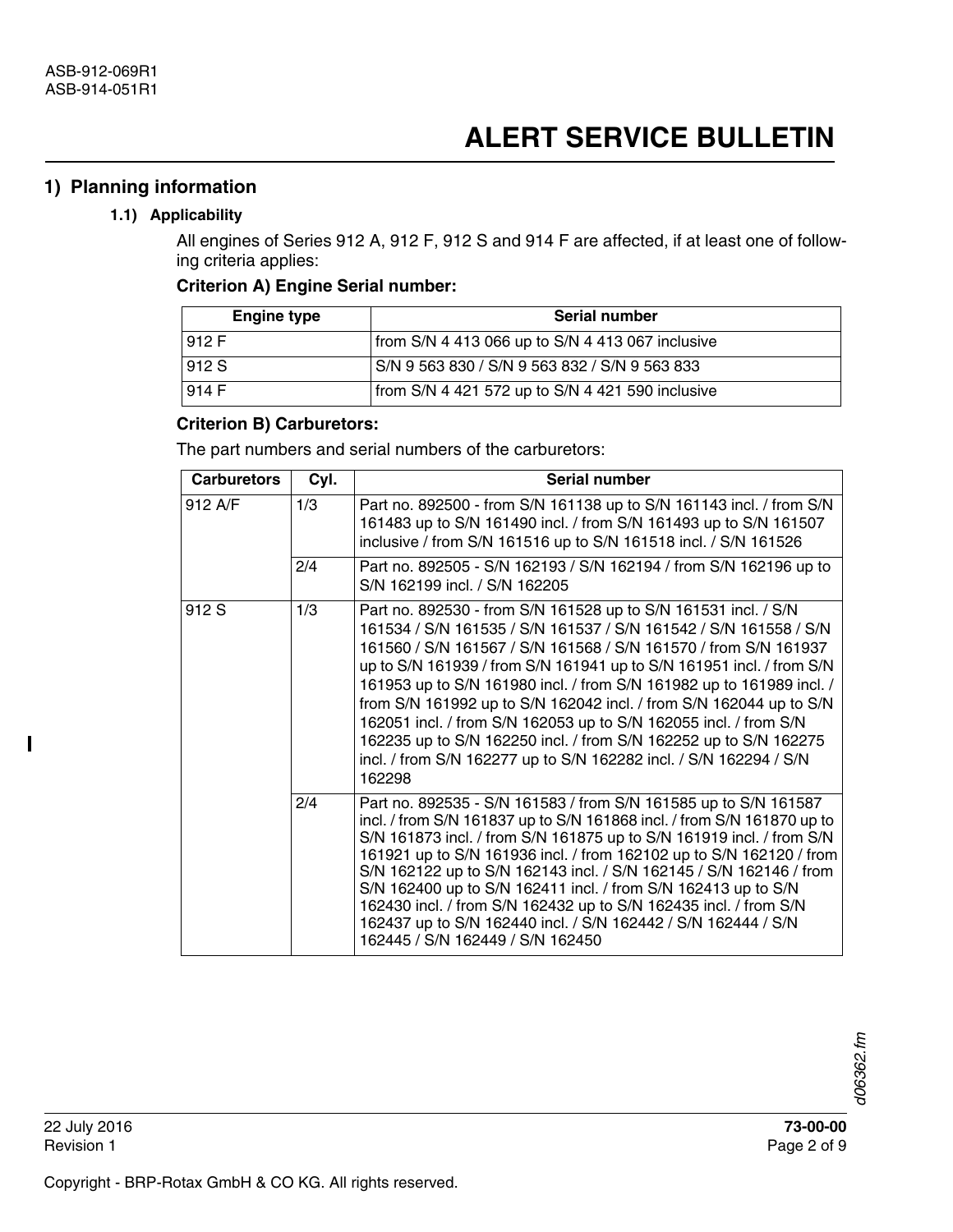| 914 F | 1/3 | Part no. 892520 - from S/N 161412 up to S/N 161426 / S/N 161428 /<br>S/N 161430 / from S/N 161637 up to S/N 161662 / from S/N 161664<br>up to S/N 161680 incl. / from S/N 161800 up to S/N 161814 / from S/N<br>161816 up to S/N 161819 incl. / from S/N 161821 up to S/N 161824<br>incl. / from S/N 161826 up to S/N 161829 incl. / from S/N 161834 up to<br>S/N 161836 incl. |
|-------|-----|--------------------------------------------------------------------------------------------------------------------------------------------------------------------------------------------------------------------------------------------------------------------------------------------------------------------------------------------------------------------------------|
|       | 2/4 | Part no. 892525 - from S/N 161681 up to S/N 161700 / from S/N<br>161702 up to S/N 161706 incl. / S/N 161708 / S/N 161709 / from S/N<br>161711 up to S/N 161730 incl. / from S/N 161733 up to S/N 161736 /<br>from S/N 161739 up to S/N 161761 incl. / S/N 161765 / S/N 161768 /<br>S/N 161773 / S/N 161774 / S/N 161777 / S/N 161779                                           |

# **Criterion C) Spare parts:**

Further all engines are affected, which have been equipped with floats with the part no. 861185 during engine repair, maintenance or general overhaul as of May 09, 2016.

NOTE: The carburetor and/or the float may have been removed from the initial engine and used on another one.

> Engines and/or carburetors with serial numbers higher than in criterion A or B have already been equipped with tested floats.

> For relevant information, see the maintenance records and/or the logbook.

### **1.2) Concurrent ASB/SB/SI and SL**

In addition to this Alert Service Bulletin the following Service Instruction must be observed and complied with:

- Service Instruction-SI-912-021/SI-914-023, "Inspection of carburetors", current issue.

### **1.3) Reason**

Due to a deviation in the manufacturing process of the floats a partial separation of the outer skin because of resonance vibrations during engine operation may occur. These separated particles might lead to a restriction of the jets in the carburetor. As a consequence the fuel supply to the affected cylinder bank may be reduced or blocked. Possible effects are a rough engine running behavior with reduced fuel flow, up to a major power loss or engine shut down with blocked fuel flow on the affected carburetor.

#### **1.4) Subject**

Exchange of floats on  $ROTAX_{\odot}$  engine type 912 and 914 (Series).

#### **1.5) Compliance**

- Before the next flight
- Immediately, on undelivered engines / spare parts
- Before the initial installation of engine and/or spare part

 $\bigtriangleup$ WARNING

Non-compliance with these instructions could result in engine damages, personal injuries or even fatal injury.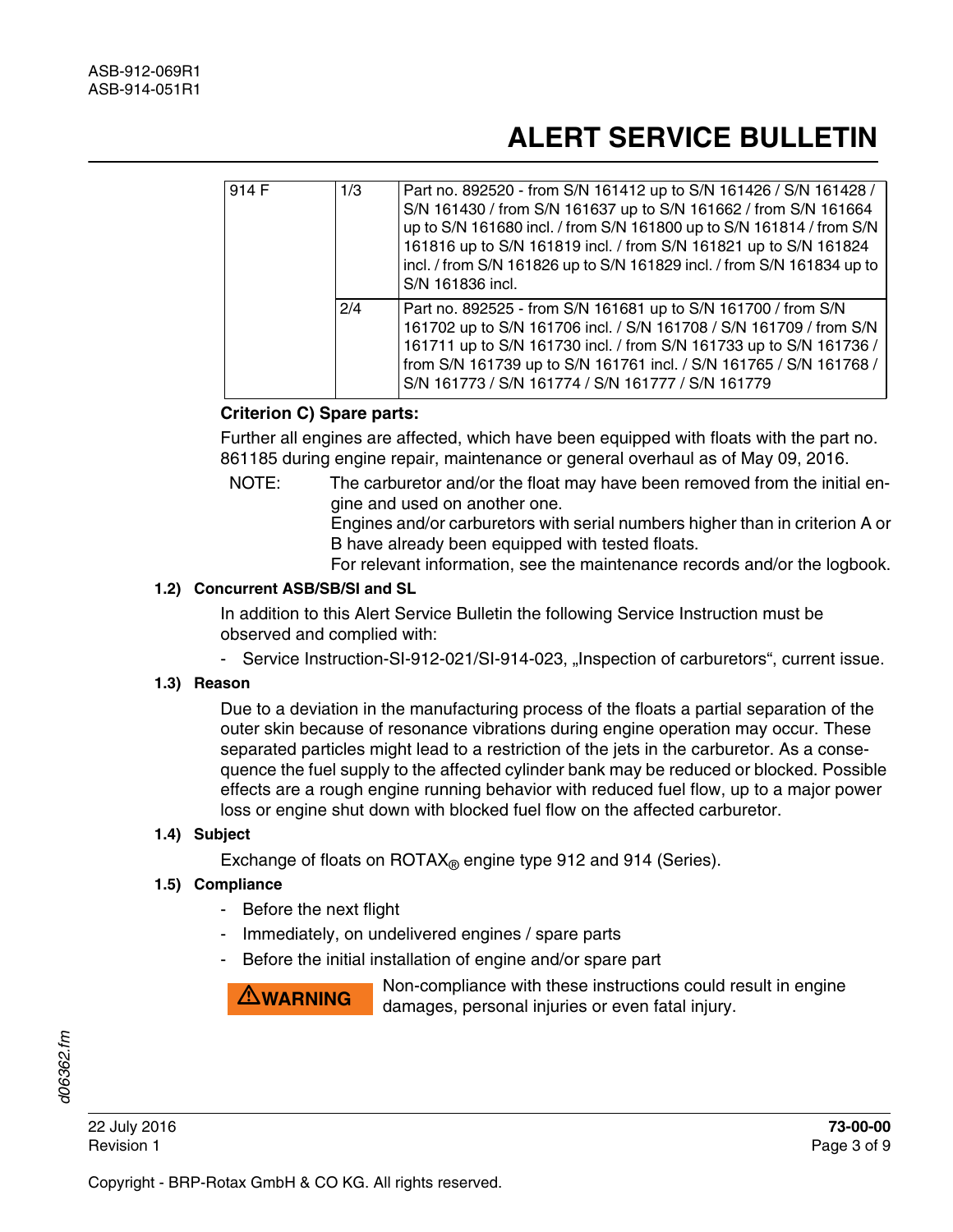#### **1.6) Approval**

The technical content of this document is approved under the authority of DOA ref. EASA.21J.048.

### **1.7) Labor time**

Estimated labor time:

- engine installed in the aircraft: labor time will depend on installation and therefore no estimate is available from the engine manufacturer

#### **1.8) Mass data**

change of weight - - none.

moment of inertia- - - unaffected.

# **1.9) Electrical load data**

no change

# **1.10) Software accomplishment summary**

no change

# **1.11) References**

In additon to this technical information refer to current issue of

- Maintenance Manual (MM) Heavy
- Maintenance Manual (MM) Line
- NOTE: The status of manuals can be determined by checking the table of amendments of the Manual. The 1<sup>st</sup> column of this table shows the revision status. Compare this number to the one listed on the  $ROTAX<sub>®</sub>$  WebSite: www.FLYROTAX.com. Updates and current revisions can be downloaded for free.

#### **1.12) Other Publications affected**

none

#### **1.13) Interchangeability of parts**

- All affected parts cannot further be used and have to be returned F.O.B to ROTAX<sup>®</sup> Authorized Distributors or their independent Service Centers.

# **2) Material Information**

# **2.1) Material- cost and availability**

Price and availability will be provided on request by  $ROTAX<sub>®</sub>$  Authorized Distributors or their independent Service Centers.

#### **2.2) Company support information**

- Any possible support from BRP-Rotax will be provided on request by  $ROTAX_{\text{@}}$  Authorized Distributors or their independent Service Centers.
- Replaced parts must be returned F.O.B to  $ROTAX_{\odot}$  Authorized Distributors or their independent Service Centers.

d06362.fm *d06362.fm*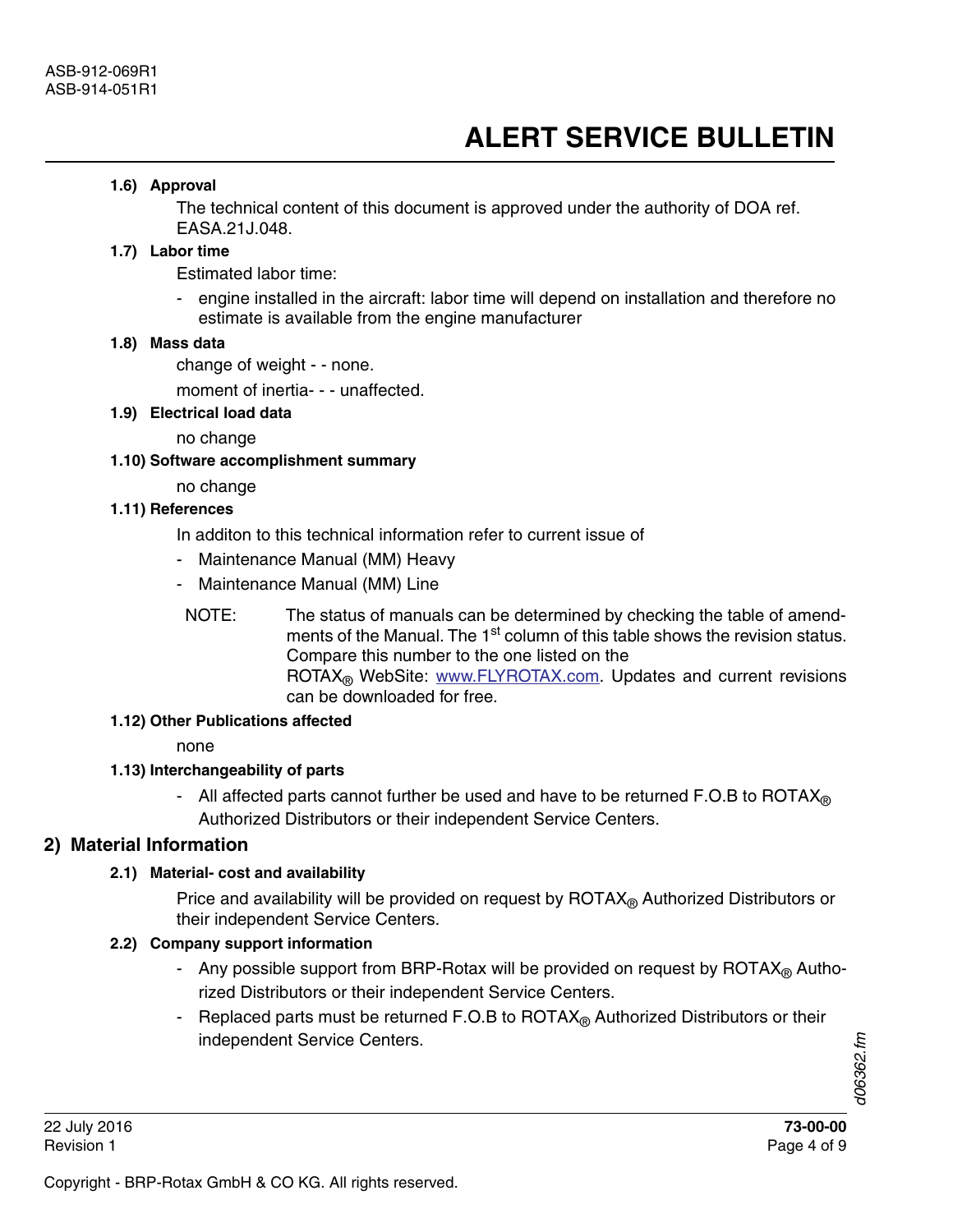- Shipping costs, downtime costs, loss of income, telephone costs etc. or costs of conversion to other engine versions or additional work, as for instance simultaneous engine overhauls, are not covered in this scope and will not be borne or reimbursed by  $ROTAX<sub>®</sub>$ .

## **2.3) Material requirement per engine**

Parts requirement for exchanging the floats and for restoring the initial configuration:

NOTE: Use only parts indicated in the following table.

Parts requirement for replacement of the floats:

| Part no. | Qty<br>/engine | <b>Description</b>   | <b>Application</b>                   |
|----------|----------------|----------------------|--------------------------------------|
| 861185   | 2              | Float (pair), guided | Engine type 912/914, 2-stroke Series |
| 830724   | 2              | Gasket               | Float chamber 912 Series             |
| 830720   | 2              | Gasket               | Float chamber 2-stroke Series        |
| 830728   | 2              | Gasket               | Float chamber 914 Series             |
| 631771   | 2              | O-ring 15.6x1.78     | <b>Attachment screw 914 Series</b>   |

#### **2.4) Material requirement per spare part**

none

### **2.5) Rework of parts**

none

**2.6) Special tooling/lubricant-/adhesives-/sealing compound**

none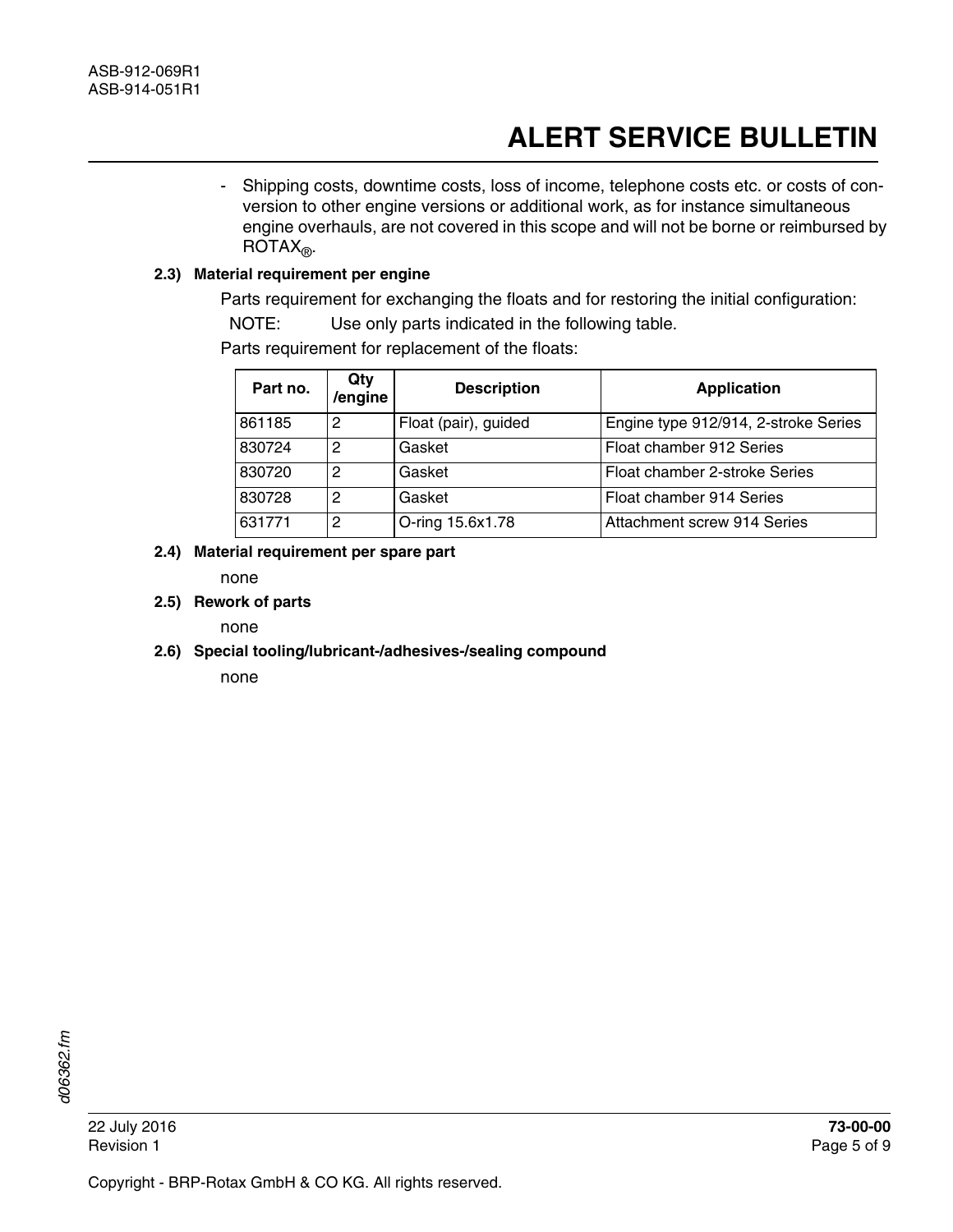### **3) Accomplishment/Instructions**

NOTE: Before maintenance, review the entire documentation to make sure you have a complete understanding of the procedure and requirements.

**Accomplish-**All measures must be implemented and confirmed by at least one of the following persons or organizations:

- $ROTAX_{\odot}$  Distributors or their independent Service Centers
- Persons with approved qualifications for the corresponding engine type. Only certified technicians (iRMT-Level: Line Maintenance) are qualified to work on these engines.
- NOTE: All work has to be performed in accordance with the relevant Maintenance Manual.

#### **Safety notice**

**ment**



#### **3.1) General**

Adhere to the installation instructions defined in the  $ROTAX<sub>®</sub>$  Installation Manual regarding the carburetor venting or purging and the drip tray.

**NOTICE** Do not modify the floats!<br>Should removal of a locking device (e.g. lock tabs, self-locking fasteners, etc.) be required during disassembly/assembly, always replace with a new one.

| <b>Step</b> | <b>Procedure</b>                                                                                                   |
|-------------|--------------------------------------------------------------------------------------------------------------------|
|             | Check the criteria given on page 2, section 1.1, if the aircraft / engine/spare part is affect-<br>ed by this ASB. |
|             | Check the engine logbook and maintenance documentation, if this ASB has already<br>been accomplished.              |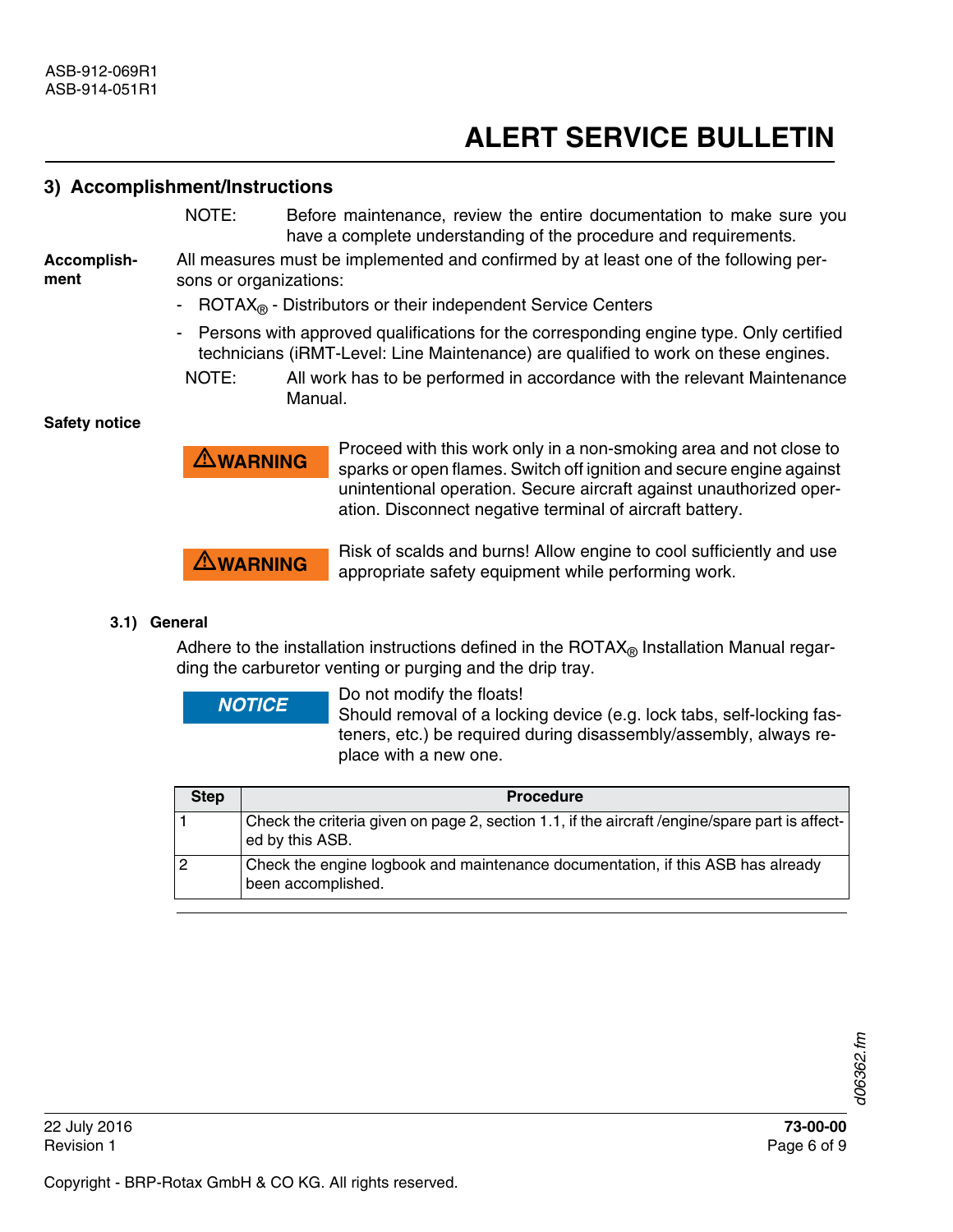#### **3.2) Removal of float chamber**

#### See Fig. [1.](#page-7-0)

Preparation for dismantling the float chamber according to the installation instructions of the aircraft manufacturer.

| <b>Step</b> | <b>Procedure</b>                                                                                                       |
|-------------|------------------------------------------------------------------------------------------------------------------------|
|             | Remove drip tray (1), if installed.                                                                                    |
| 2           | Visual inspection of the carburetor and its mechanical actuation.                                                      |
| 3           | Remove spring clip (5) or for ROTAX 914 Series remove safety wire, loosen cap<br>screw (6) and remove with O-ring (7). |
|             | Remove float chamber (3), gasket (4) and the two floats (2)                                                            |

NOTE: In case of contaminations of the float chambers first the cause must be found and the relevant measures need to be taken. Possibly the whole fuel system including carburetors needs to be cleaned and checked.

### **3.3) Exchange of the floats**

- Exchange of the floats must be carried out according to the latest Maintenance Manual (Heavy).
- All floats, which are defined in section 1.1) must be replaced without exception.
- NOTE: Floats with serial numbers not contained in the serial number range listed in this document do NOT require exchange.
- NOTE: Floats with 3 dots have already been checked for the characteristics described in chapter 1.3) and therefore do NOT require replacement.



NOTE: These dots have no effect on the function of the floats.

22 July 2016 **73-00-00** Revision 1 Page 7 of 9

Copyright - BRP-Rotax GmbH & CO KG. All rights reserved.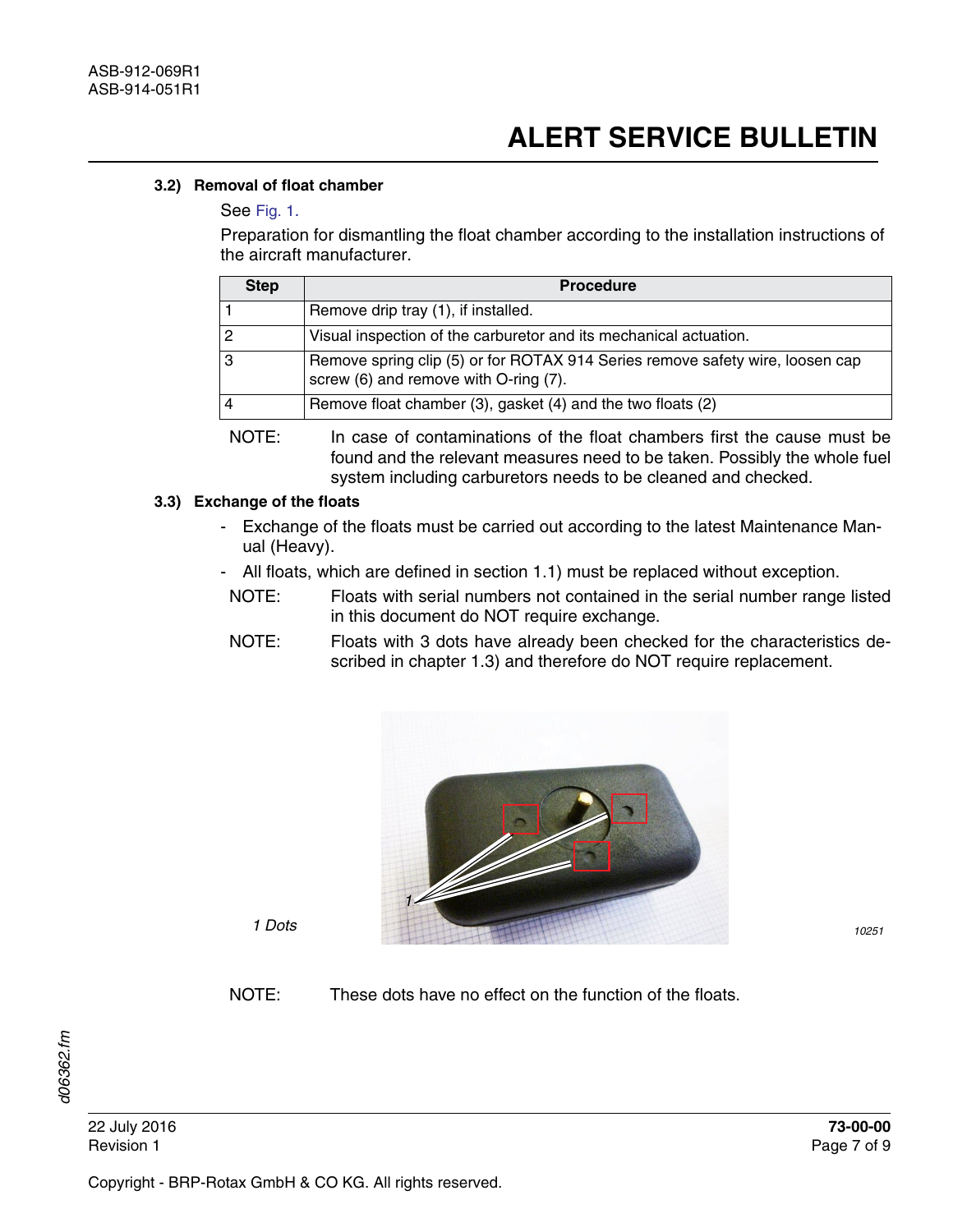### **3.4) Installation of float chamber**

<span id="page-7-0"></span>See Fig. 1.

| <b>Step</b>    | <b>Procedure</b>                                                                                                                                                                                 |
|----------------|--------------------------------------------------------------------------------------------------------------------------------------------------------------------------------------------------|
|                | Renew the gasket (4) of the float chamber and for ROTAX 914 Series exchange the<br>O-ring $(7)$ .                                                                                                |
| $\overline{2}$ | Install float chamber (3) with gasket (4) and both floats (2).                                                                                                                                   |
| 3              | Close spring clip (5) or for ROTAX 914 Series install the attachment screw (6) inclu-<br>ding $O$ -Ring $(7)$ .<br>Tightening torque of attachment screw 5.5 Nm (48.7 in.lb). Apply safety wire. |
| 4              | Install drip tray (1) and/or accessories according to the instructions of the aircraft ma-<br>nufacturer.                                                                                        |

*Fig. 1*



*1 Drip tray 2 Floats 3 Float chamber 4 Gasket 5 Spring clip 6 Attachment screw 7 O-ring*

d06362.fm *d06362.fm*